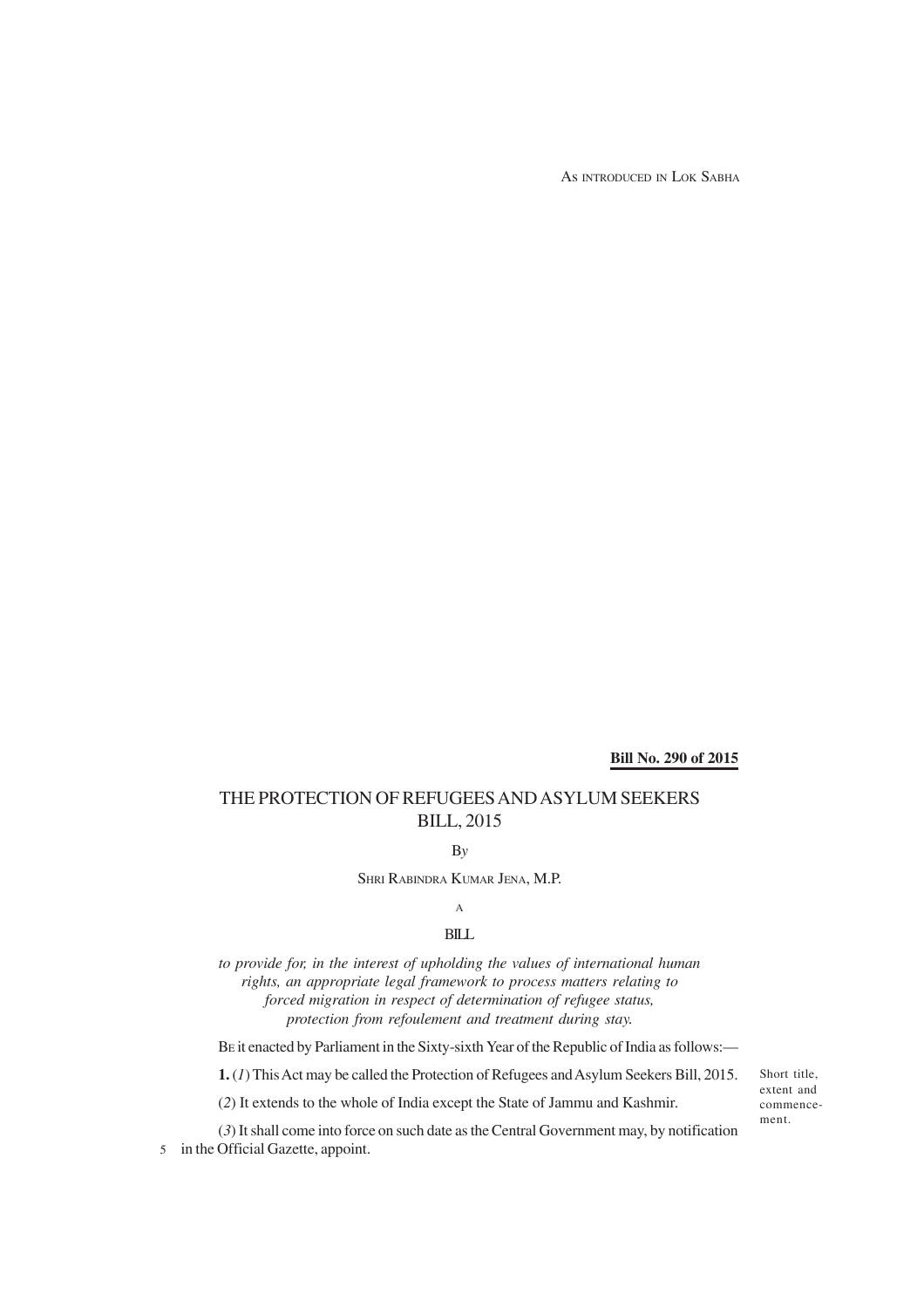Declaration. **2.** For the removal of doubts, it is hereby declared that the main objects of this Act are:—

> (*a*) to establish an appropriate legal framework to process matters relating to forced migration in respect of determination of refugee status, protection from refoulement and treatment during stay;

(*b*) to do the same in a way that:

(*i*) it is in adherence with articles 37 and 253 of the Constitution of India, which provide an administrative system free from arbitrariness and guarantee equality, fairness and due process of law;

(*ii*) it maintains India's commitment to upholding international human rights principles through accession to all major human rights treaties, and adoption of appropriate legislative steps to implement them; and 10

(*iii*) to ensure that the grant of refugee status shall be considered a peaceful and humanitarian act and will not imply any judgment on the country of origin of the refugee.

Definitions.

**3.** In this Act, unless the context otherwise requires:

(*a*) 'asylum seeker' means a person who seeks recognition and protection as a refugee;

(*b*) 'Commissioner' means the Commissioner of Refugees appointed under section 7;

20

15

5

(*c*) 'country of origin' means the refugee's country of nationality or if he or she has no nationality, his or her country of former habitual residence;

(*d*) 'prescribed' means prescribed by rules under this Act.

(*e*) 'refugee' means—

(*i*) any person who is outside his or her country of origin, and who is unable or unwilling to return to, and is unable or unwilling to avail himself or herself of the protection of that country because of a well-founded fear of persecution on account of race, religion, sex, nationality, ethnic identity, membership or particular social group or political opinion; or  $25$ 

(*ii*) any person who owing to external aggression, occupation, foreign domination, serious violation of human rights or other events seriously disrupting public order in either part or whole of his or her country of origin, is compelled to leave his or her place of habitual residence in order to seek refuge in another place out his or her country or origin. 30

*Explanation.—*In the case of a person who has several nationalities, the term "his or her country of origin" shall mean each of the countries of which he or she is a national, and a person shall not be deemed to be lacking the protection of the country of which he or she is a national, if without any valid reason based on well-founded fear, he or she has not availed himself of the protection of one or more of the countries of which he or she is a national. 35

(*f*) 'Refugee Committee' means the Committee referred to in section 7 as an Appellate Board; and 40

(*g*) 'refugee children' means children below the age of eighteen years who are seeking refuge or where protection is extended by the State to children under article 22 of the Convention on the Rights of the Child, 1989.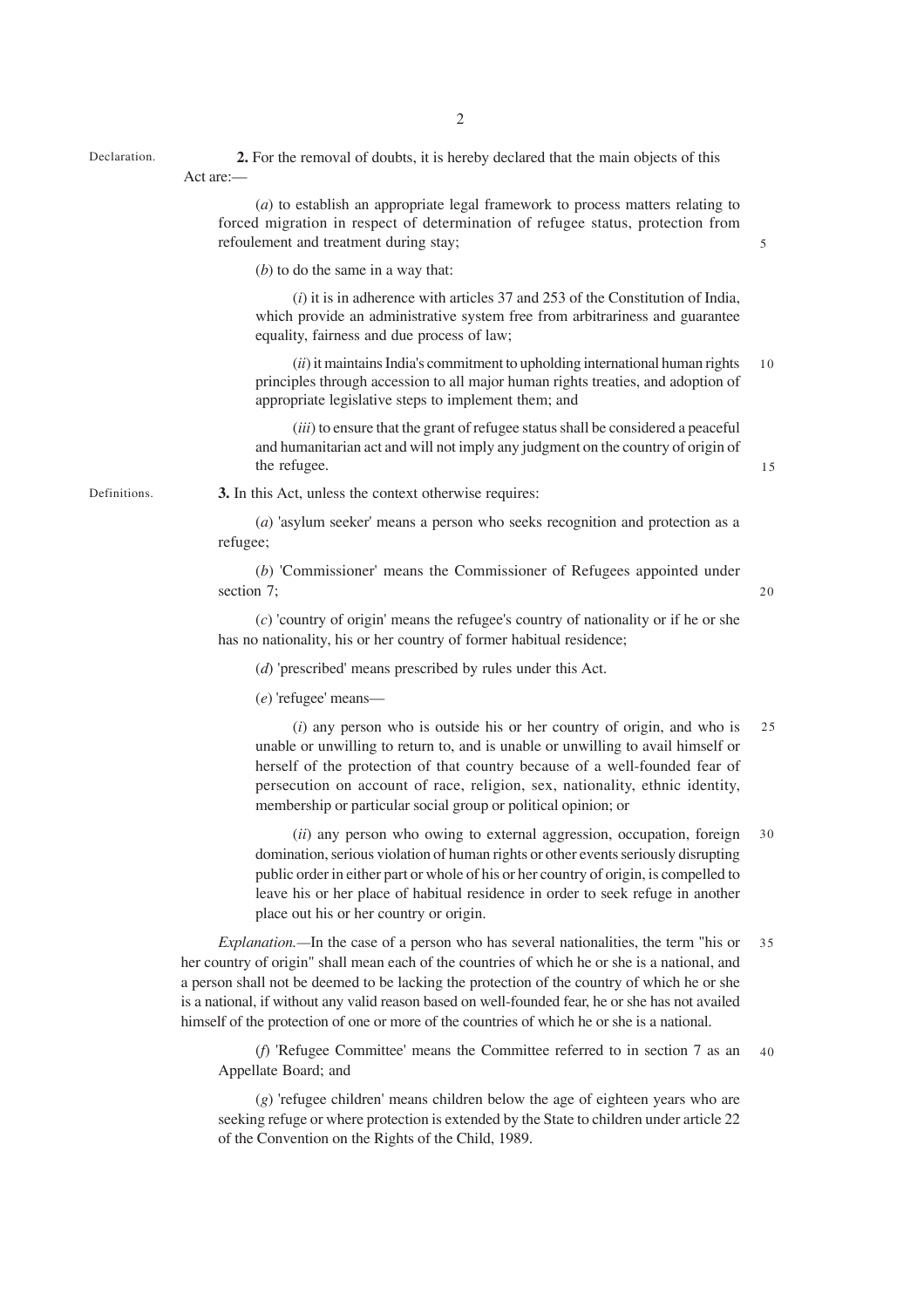**4.** A person shall be excluded from refugee status for the purpose of this Act if:

(*a*) there are serious reasons to believe that he or she has committed acts of a crime against peace, a war crime or a crime against humanity, in accordance with the applicable principles and rules of International Law and Conventions, including the SAARC Regional Convention on Suppression of Terrorism, 1987; or

(*b*) there are serious reasons to believe that he or she has committed a serious non-political crime contrary to the applicable principles and rules of the SAARC Regional Convention on Suppression of Terrorism, 1987, prior to his or her admission into India as a refugee.

10

5

**5.** (*1*) No refugeee or asylum seeker shall be expelled or returned in any manner whatsoever to a place in which there are sufficient reasons or well-founded fears to believe that his or her life or freedom would be under threat on account of any of the reasons set out in clause (*e*) of section 3. Non-

(*2*) Where an asylum seeker or refugee has been convicted by a final judgement of a crime against peace, a war crime or a crime against humanity and constitutes a danger to the 15 community, or there are reasonable grounds to believe that an asylum seeker or refugee is a threat to the sovereignty and integrity of India, such an asylum seeker or refugee shall be excluded from the protection provided under this Act.

**6.** (*1*) Where an application is made by or on behalf of, or in relation to an asylum seeker, for the recognition of the said asylum seeker as a refugee, either at the point of entry 20 or subsequently, the applicant shall, in accordance with the principle laid down in section 5 be directed and assisted to apply to the Commissioner of Refugees.

(*2*) Where an application is made by or on behalf of, or in relation to an asylum seeker, for the the determination of refugee status, pending determination of such status, certain restrictions shall be imposed on the asylum seeker as are considered necessaryin the interests of sovereignty and integrity or public order of India, or as may be prescribed.  $25$ 

(*3*) Application under this section may be made within such reasonable time, as may be prescribed.

(*4*) Where an application for refugee status is made by or on behalf of, or in relation to a child, or where a refugee child is found within the territory of India; he or she shall receive 30 immediate and appropriate protection and humanitarian assistance in accordance with the existing policy and legal framework of the State.

(*5*) The requirement of filing an application form on behalf of a child may be entrusted to a local Legal Service Authority or their representatives or any other recognised non-Governmental Organisation involved in the welfare of children. 35

**7.** (*1*) In order to implement the provisions of this Act, the President shall appoint—

Constitution of the Authorities.

**(***a***) the Commissioner of Refugees and Deputy Commissioners of Refugees as may be necessary on the basis of the eligibility requirements and procedures laid down in section 8;**

40

**(***b***) other officers as may be necessary after consultation with the Commissioner of Refugees; and**

**(***c***) the Chairperson and Members of the Refugee Committee.**

**(***2***) The Chairperson of the Refugee Committee shall appoint the staff of the Committee.**

**(***3***) The Salary, Allowances Payable to and other terms and conditions of service of the Commissioner, Deputy Commissioner, Chairperson, Members and Secretarial staff of the Refugee Committee shall be such as may be prescribed.** 45

Persons who shall be excluded from refugee status.

Principle of Refoulement.

Application for recognition of refugee.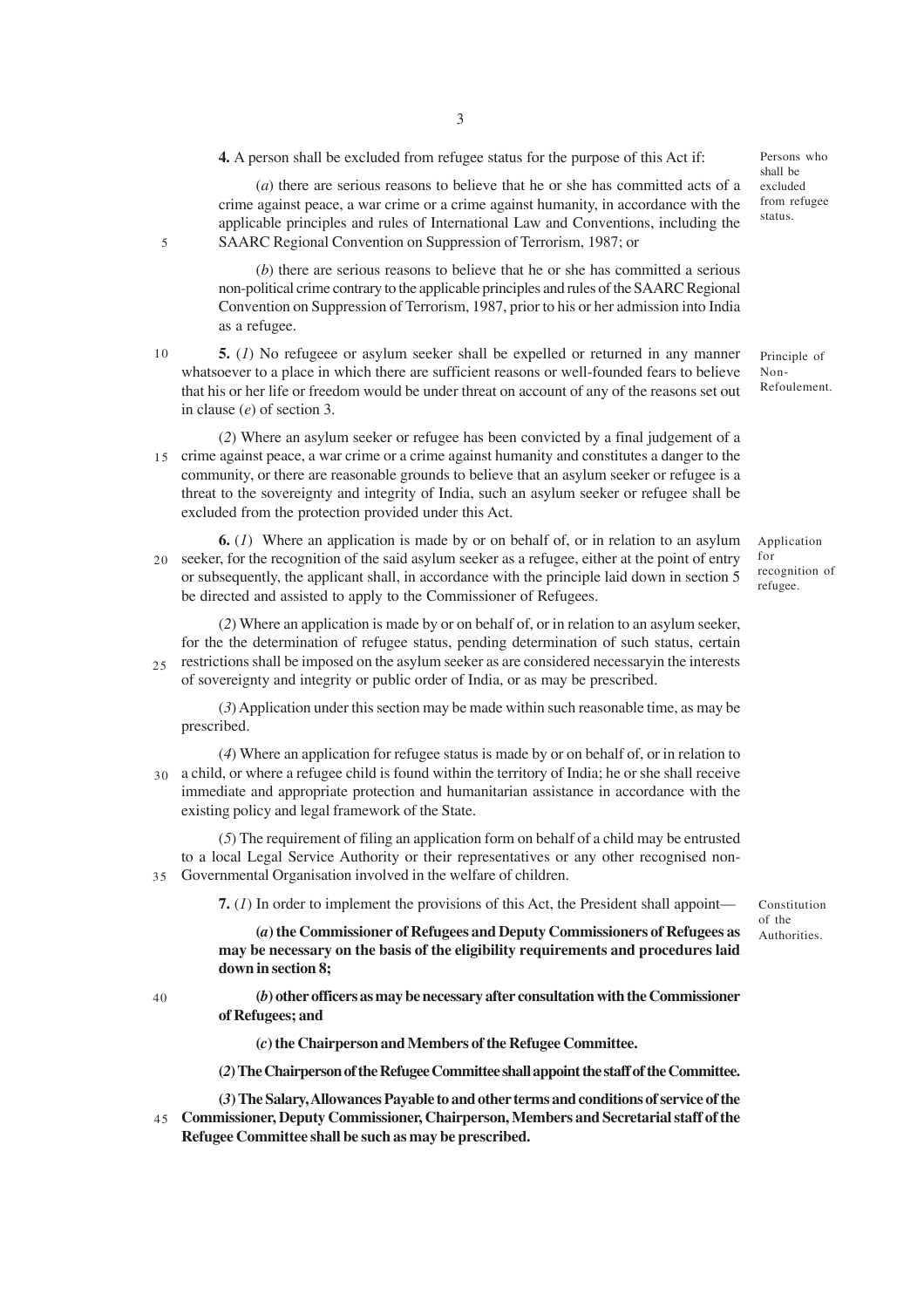Appointment and functions of the authorities.

**8.** (*1*) The Commissioner of Refugees shall be a sitting or retired High Court Judge and shall be appointed after consultation with the Chief Justice of India, for a period of three years.

(*2*) The Deputy Commissioner shall be appointed from amongst persons who is qualified to be appointed as a High Court Judge, and shall be appointed after consultation with the Chief Justice of India, for a period of three years. 5

(*3*) The Chairperson of the Refugee Committee shall be a retired Supreme Court Judge and shall be appointed by the President in consultation with the Chief Justice of India for a period of three years.

(*4*) The Refugee Committee shall consist of a sitting or retired High Court Judge, appointed by the President in consultation with the Chief Justice of India, and two independent members with knowledge and experience of refugee issues and refugee law, who shall hold office for a period of three years from the date of their appointment.  $1<sub>0</sub>$ 

(*5*) The decision of the Commissioner of Refugees shall be final and any appeal against such decision shall lie only with the Refugee Committee, as the Appellate Board for reconsideration of the decision. 15

(*6*) The functions of the Commissioner of Refugees and the Refugee Committee shall be as laid down in sections 9 and 11.

(*7*) The Commissioner of Refugees may assign such of his functions as may be necessary to the Deputy Commissioner of Refugees appointed under this Act.

 $20$ 

**9.** (*1*) An asylum seeker who wishes to claim refugee status shall be heard by the Commissioner of Refugees before the determination of his or her status. Determination of the refugee

> (*2*) During the refugee determination interview, the asylum seeker shall be provided necessary facilities by the Commissioner of Refugees, including the service of a competent interpreter where required, and a reasonable opportunity to present evidence in support of his or her case. 25

(*3*) The asylum seeker, if he or she wishes, shall be given an opportunity, of which he or she should be duly informed, to contact a representative of United Nations High Commission for Refugees (UNHCR), as facilitated by the Commissioner of Refugees.

(*4*) The asylum seeker, if he or she wishes, shall be entitled to be assisted in the determination of the status by a person of his or her choice, including a legal practitioner. 30

(*5*) A list of competent legal practitioners, who are conversant with refugee law, shall be provided by the Government to the asylum seeker.

(*6*) If the asylum seeker is not recognised as a refugee, he or she shall be given such reasonable time as may be prescribed, to appeal to the Refugee Committee.

35

40

45

(*7*) Where an application by the asylum seeker is rejected, the Commissioner of Refugees shall give reasons for the order in writing and furnish a copy of it to the asylum seeker.

(*8*) If the asylum seeker is recognised as a refugee, he shall be informed accordingly and issued with documentation, certifying his refugee status.

Publication of findings and decision.

status.

### **10. (***1***) The findings as well as the orders of the Commissioner of Refugees, the Refugee Committee and other authorities established under this Act shall be published by them periodically.**

(*2*) The Commissioner of Refugees and the Refugee Committee shall publish, every year, a report of their work which shall be made public.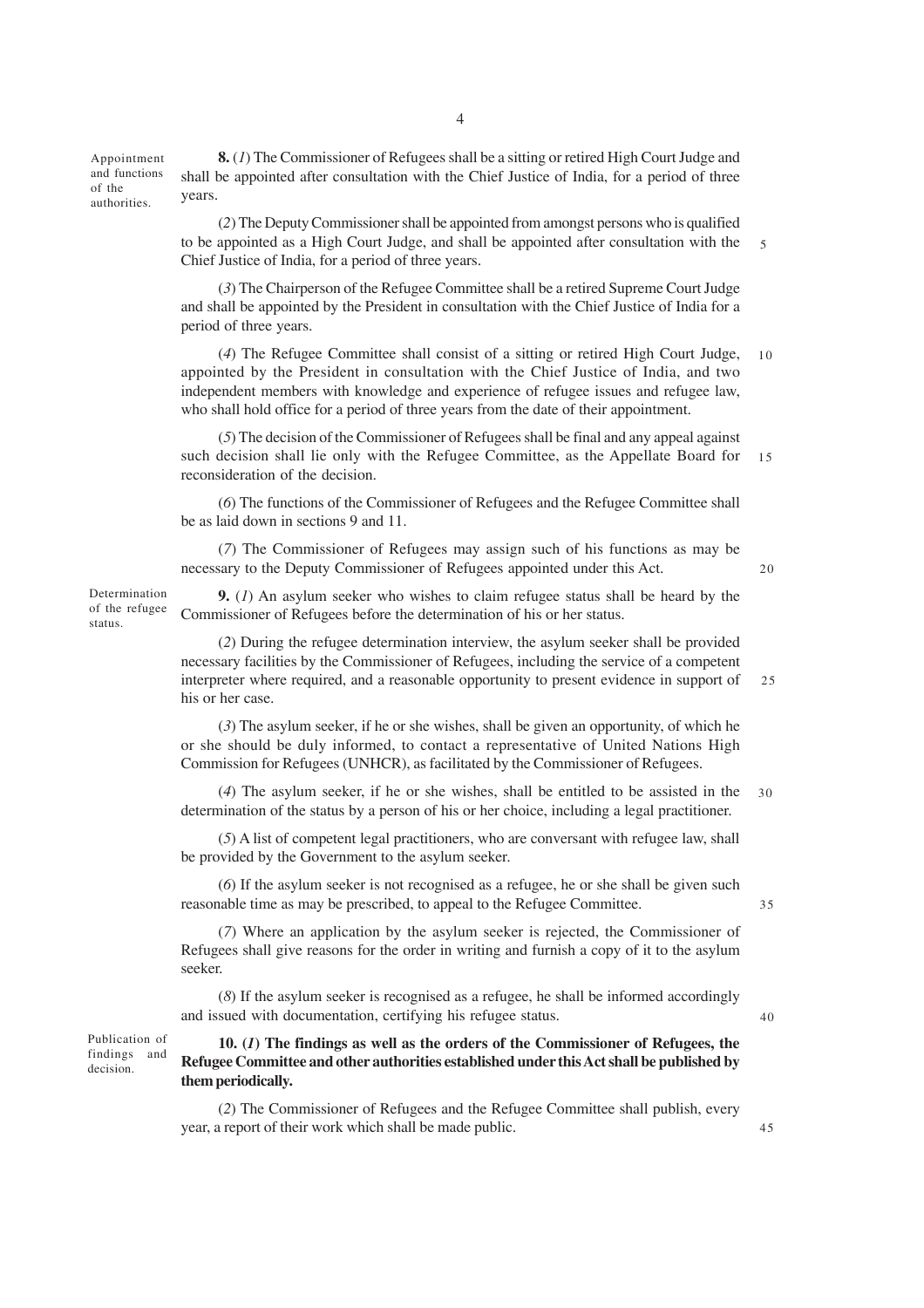**11.** (*1*) The Refugee Committee shall receive and consider appeals made by asylum seekers against the decision of the Commissioner of Refugees. Appellate procedure.

(*2*) The Committee may also consider applications for the refugee status *suo motto*.

**12.** A person shall cease to be a refugee if—

Persons who shall cease to be refugees.

or

(*a*) he voluntarily re-avails himself of the protection of the country of his origin;

(*b*) he becomes a citizens of India; or

(*c*) he has acquires the nationality of some other country and enjoys the protection of that country; or

10

5

(*d*) he has voluntarily re-established himself in the country which he left, or outside which he remained owing to fear of persecution; or

(*e*) he can no longer, because the circumstances in connection with which he was regcognised as a refugee have ceased to exist, continue to refuse to avail himself of the protection of the country of his nationality.

*Exception:—*A person shall not cease to be a refugee for the purpose of this Act if he shows compelling reasons, arising out of previous persecution, for refusing to avail himself of the protection of the country of his nationality, such as incidences of previous persecution by any individual or groups, State or non-State actors. 15

**13.** (*1*) Every refugee and asylum-seeker, so long as he remains within India, shall have 20 the right to fair and due treatment without discrimination on grounds of race, religion, sex, nationality, ethnic identity, membership of a particular social group or political group.

Rights and duties of refugees.

Situations of mass influx.

(*2*) Every refugee, so long as he remains within India, shall have the right to:—

(*a*) receive the same treatment as is generally accorded under the Constitution or any other laws and privileges as may be granted;

(*b*) be provided means to seek a livelihood for himself, and for those dependent on them;

(*c*) in the case of refugee women and children, be given special consideration to ensure their protection and material well being;

(*d*) choose his place of residence and move freely within the territory of India, subject to any regulation applicable to refugees generally in the same circumstances;

(*e*) be issued identity documents;

(*f*) be issued travel documents for the purpose of travel outside and back to the territory of India unless compelling reasons of national security or public order otherwise require; and

35

(*g*) access to education, health and other related services.

**14.** (*1*) The Central Government may, in appropriate cases where there is large-scale influx of asylum seekers, issue an order permitting them to reside in India without requiring their individual status to be determined under section 11 until such time as the reasons for departure from the country of origin have ceased to exist, or the Government decides that 40 their status should be determined on an individual basis under this Act.

(*2*) Asylum seekers who have been permitted to reside in India under this provision. may be subject to reasonable restrictions with respect to their location and movement, in the interests of public health and order, so, however, they shall normally have the same rights as refugees under this Act.

25

 $30$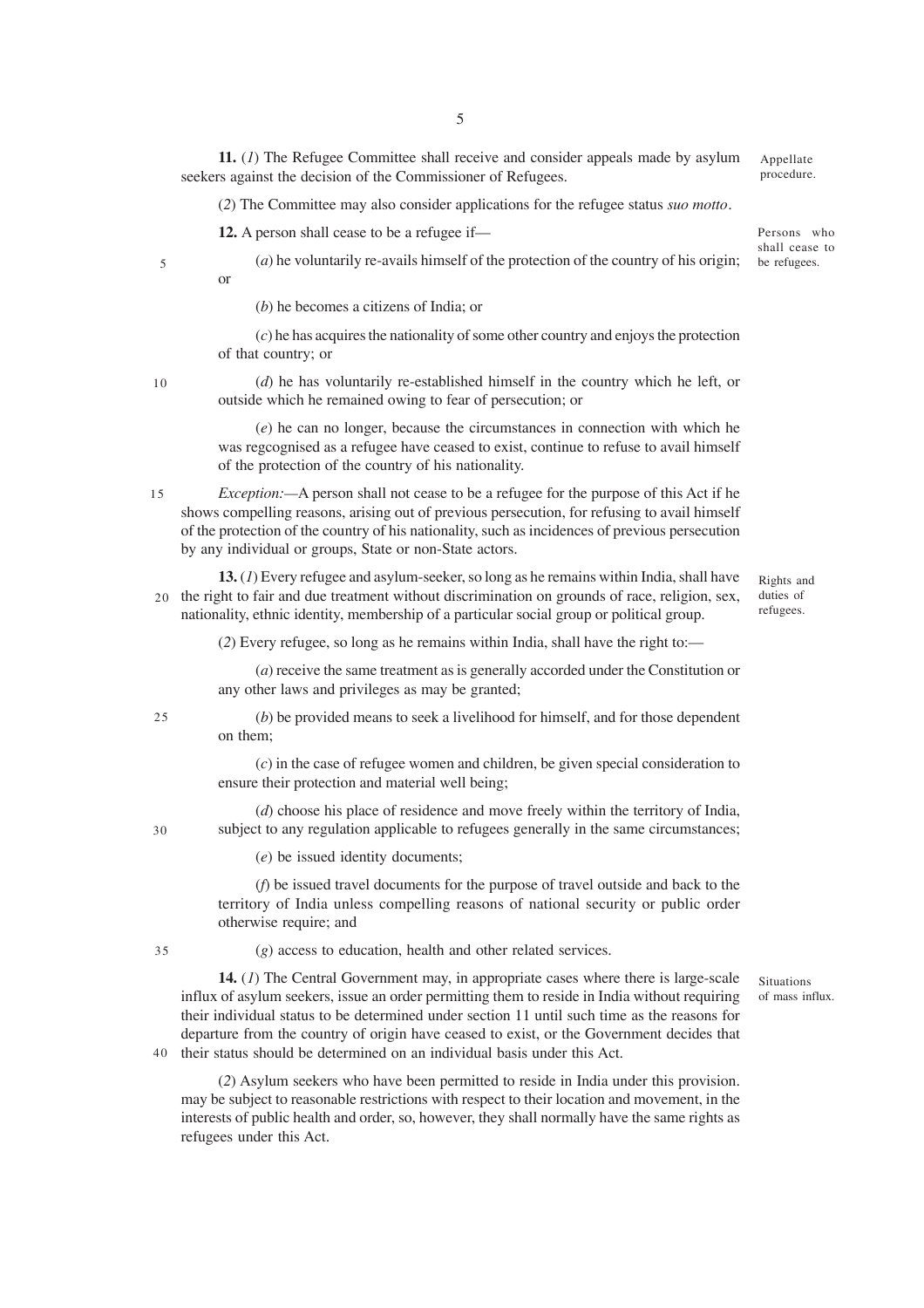(*3*) Women and children asylum seekers in mass influx shall be given special consideration as to their protection and material well being.

**15.** The Central Government shall not impose penalties on refugees who, coming directly from a place where their life or freedom was threatened, enter or are present in India without authorisation, provided they present themselves without delay to the authorities and are able to show good cause for their illegal entry or presence.

**16.** (*1*) The repatriation of refugees shall take place at their free volition expressed in writing or other appropriate means, before the Commissioner of Refugees.

(*2*) The voluntary and individual character of repatriation of refugees shall be carried out under conditions of transparency and safety to the country of origin.

(*3*) The voluntary repatriation of refugees shall take place in accordance with such guidelines, as may be prescribed.

Central Government to provide adequate funds.

Refugees Unlawfully in India.

Voluntary Repatriation.

Act to have overriding effect.

Power to make rules.

**17. The Central Government shall, after due appropriation made by Parliament by law in this behalf, provide adequate funds to the Refugee Committee for carrying out the purposes of this Act.**

**18.** The provisions of this Act shall have effect, notwithstanding anything inconsistent therewith contained in any other law for the time being in force.

**19.** (*1*) The Central Government may, by notification in the Official Gazette, make rules for carrying out the purposes of this Act.

(*2*) Every rule made under this section shall be laid, as soon as may be after it is made, before each House of Parliament, while it is in session, for a total period of thirty days which may be comprised in one session or in two or more successive sessions, and if, before the expiry of the session immediately following the session or the successive sessions aforesaid, both Houses agree in making any modification in the rule or both the Houses agree that the rule should not be made, the rule shall thereafter have effect only in such modified form or be of no effect, as the case may be; so, however, that any such modification or annulment shall be without prejudice to the validity of anything previously done under that rule.  $20$ 25

10

15

5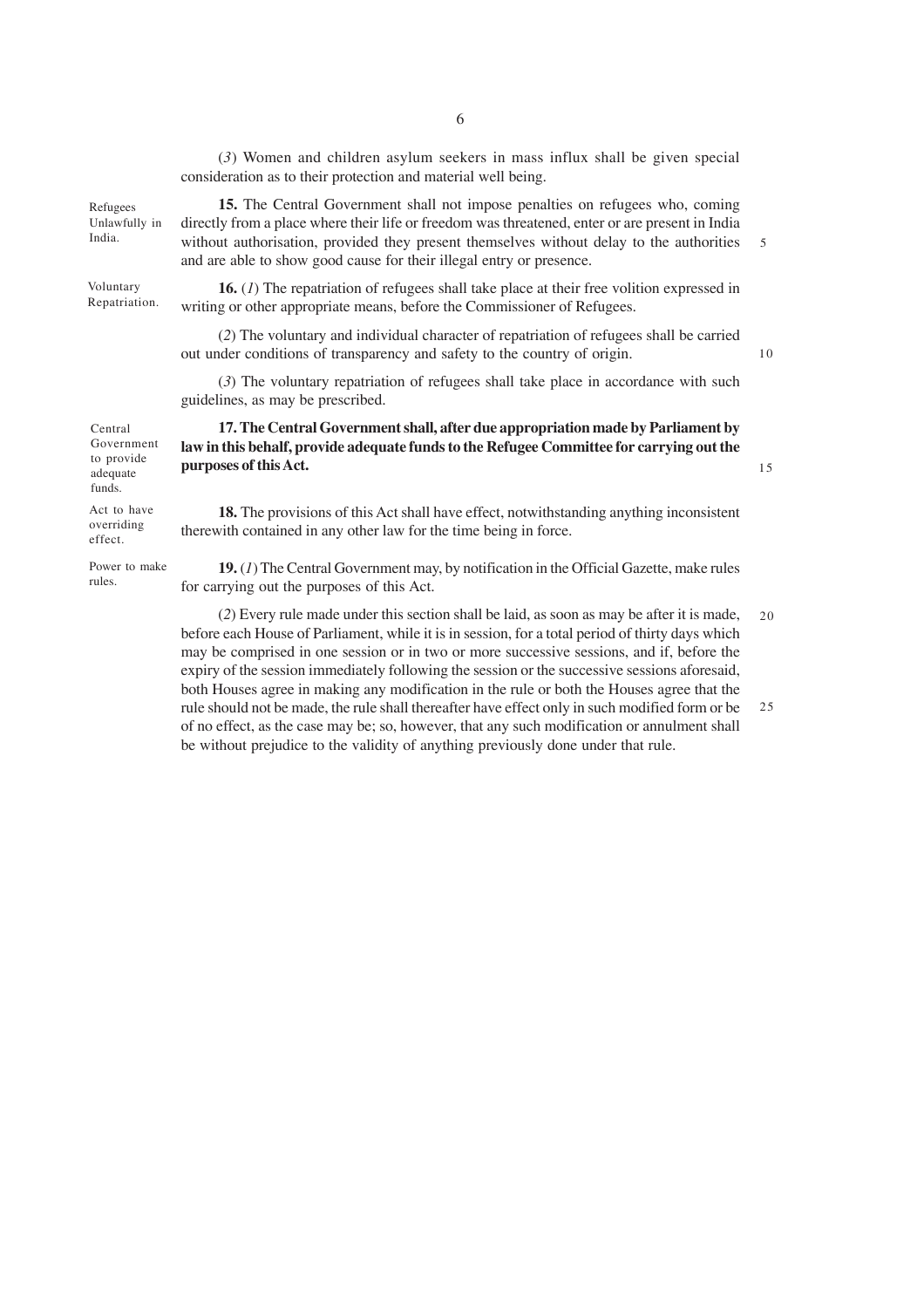## STATEMENT OF OBJECTS AND REASONS

Articles 37 and 253 of the Constitution provide an administrative system free from arbitrariness and guarantee equality, fairness and due process of law. Moreover, India is also committed to upholding International Human Rights principles through accession to all major human rights treaties, and adoption of appropriate legislative steps to implement them.

While India is still not a signatory to the United Nations Convention relating to the Status of Refugees, 1951 or the 1967 protocol relating to the status of refugees but India does provide protection to a steady influx of refugees every year. As per the records of the Government of India, about 10340 Afghan refugees, 4621 refugees from Myanmar, 80806 refugees from Sri Lanka and 1,01,148 stateless refugees including Tibetan refugees are staying in India.

Hence, in light of the current global scenario and the European refugee crisis, it is believed that India needs its own legal framework in the form of a uniform law in order to process matters relating to forced migration in respect of determination of refugee status, protection from refoulement and treatment during stay of refugees.

The Bill seeks to address the above issues by establishing the posts of the Commissioner of Refugees, the Deputy Commissioners of Refugees and the Refugee Committee. The Bill also assigns roles and responsibilities to the above-mentioned authorities in order to ensure that refugees in India are meted out uniform rights and privileges during their stay and are justly repatriated.

*November* 13, 2015.

NEW DELHI; RABINDRA KUMAR JENA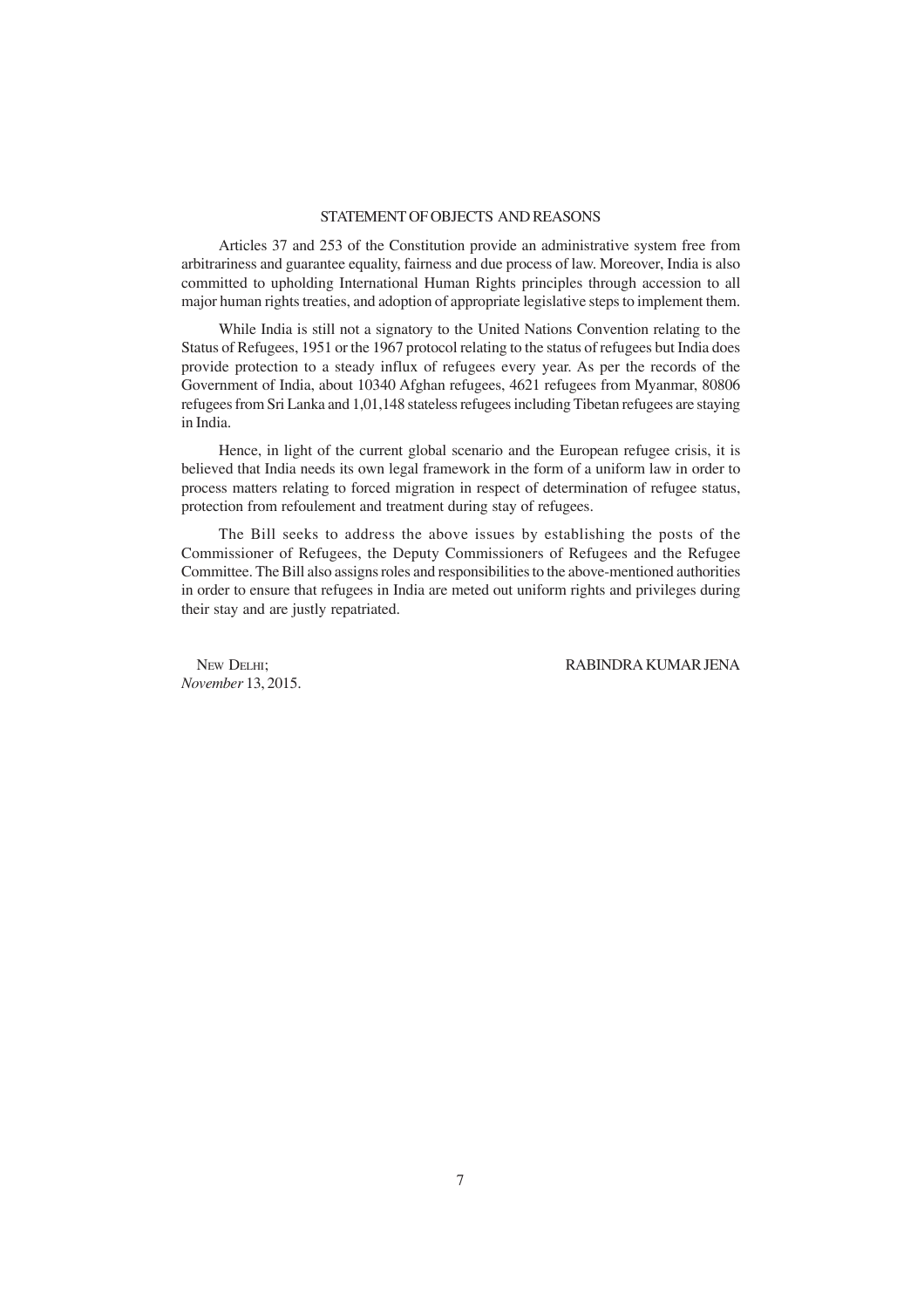### FINANCIAL MEMORANDUM

Clause 7 of the Bill seeks to provide for the appointment of Refugee Committee. It also provides for the appointment of officers and staff for the Committee. Clause 10 provides for periodical publication of findings of the Commission of the Refugees and Refugee Committee. Clause 17 provides that Central Government shall provide adquate funds to the Refugee Committee for carrying out the purposes of this Act.

The Bill, therefore, if enacted, would involve expenditure from the Consolidated Fund of India. It is estimated that an annual recurring expenditure of about rupees five hundred crore will be incurred from the Consolidated Fund of India.

A non-recurring expenditure of about rupees one hundred crore would also be involved.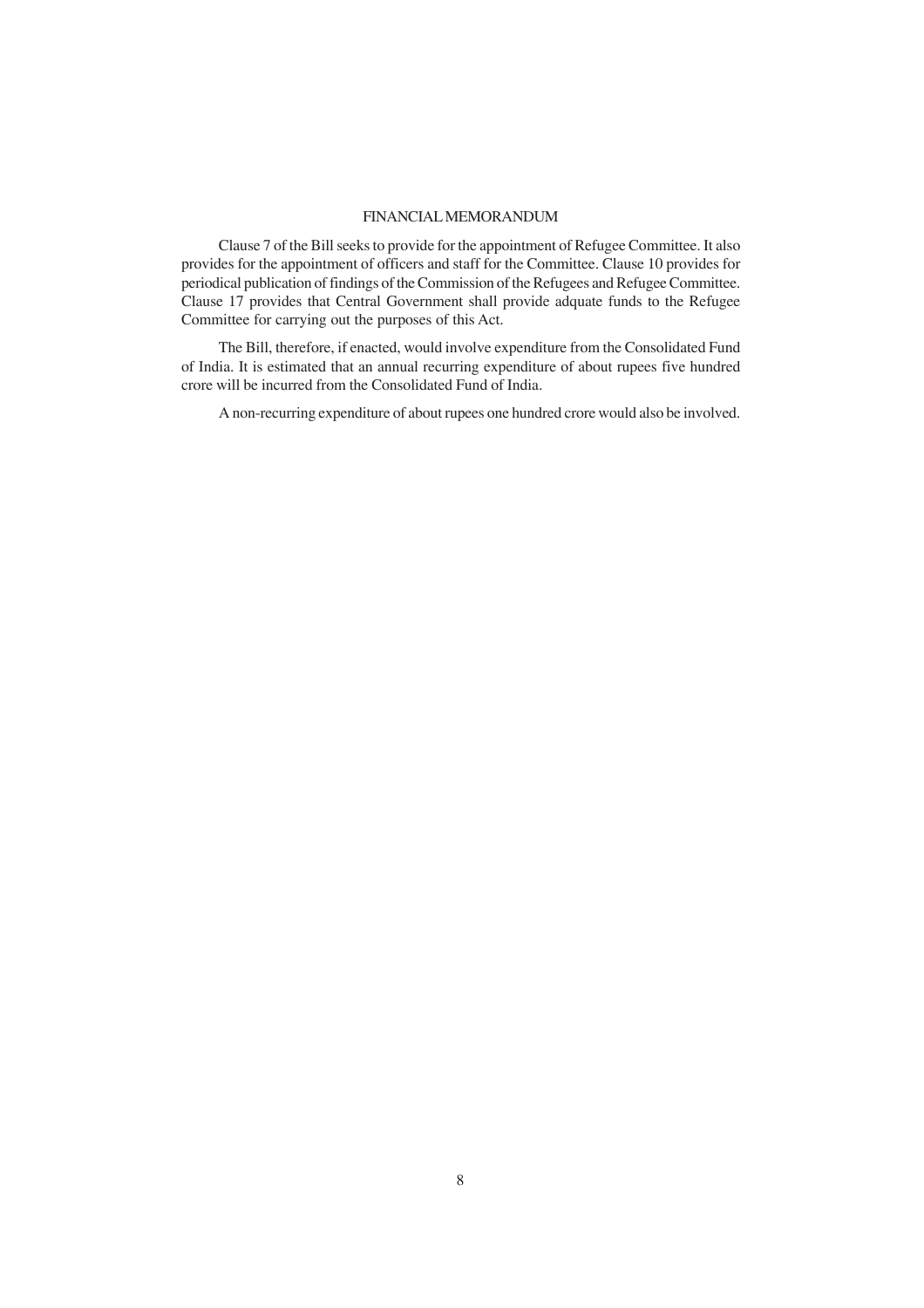## MEMORANDUM REGARDING DELEGATED LEGISLATION

Clause 19 of the Bill empowers the Central Government to make rules for carrying out the purposes of the Bill. As the rules will relate to matters of detail only, the delegation of legislative power is of normal character.